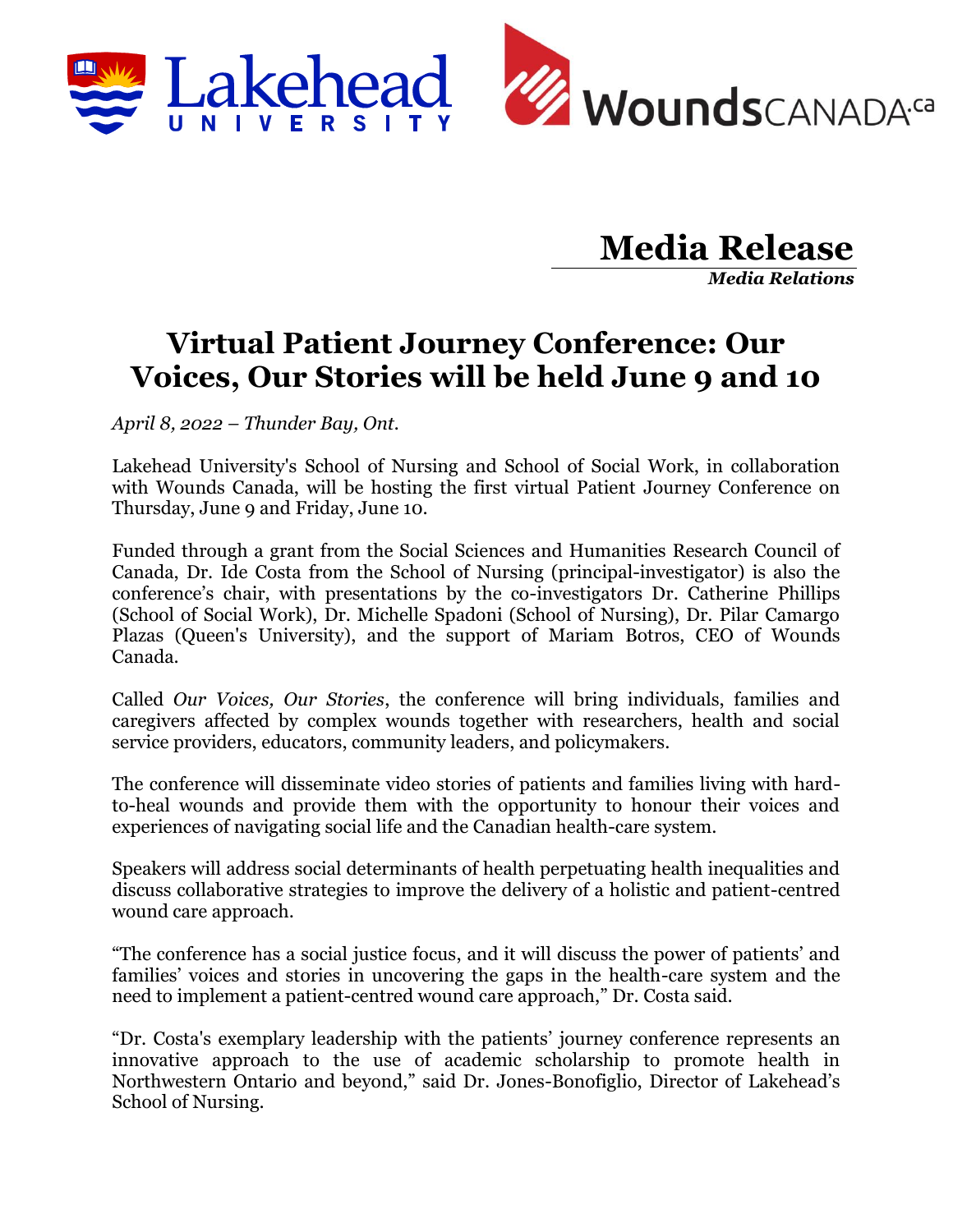"Wounds Canada believes centring the voice of the patient is crucial to enacting change in the health-care system and delivering the best possible wound care," Botros said.

"The more diverse stories we can share and learn from, the better equipped we are to do what we do best – advocate and educate about wound prevention and management. That's why we're proud to be jointly co-hosting 'Our Voices, Our Stories' with Lakehead University.

"This conference will provide an opportunity to listen to individuals' and families' stories of the impact of hard-to-heal wounds on their lives, identify gaps and synergies in wound care provision, and enact holistic wound management strategies for the future," Botros said.

This free and unique two-day learning, outreach and knowledge exchange conference will take place virtually, allowing participants access from anywhere and ensuring safety for vulnerable populations wishing to attend.

During the conference, participants will have the opportunity to engage in presentations, listen to different individuals' stories, share their thoughts for improving wound care in Canada, and chat in the networking lounge with people living with wounds.

Participants can also visit the virtual exhibit hall to meet with non-profit organizations that support patients and families, and access educational resources.

Register now by visiting: https://www.woundscanada2022.ca/

 $-30-$ 

A photo of the conference logo is attached.

**Media:** For more information or interviews, please contact Brandon Walker, Media, Communications and Marketing Associate, at (807) 343-8110 ext. 8372 or mediarelations@lakeheadu.ca.

For Wounds Canada interviews, contact Laura Clarke at laura.clarke@woundscanada.ca or 416-485-2292.